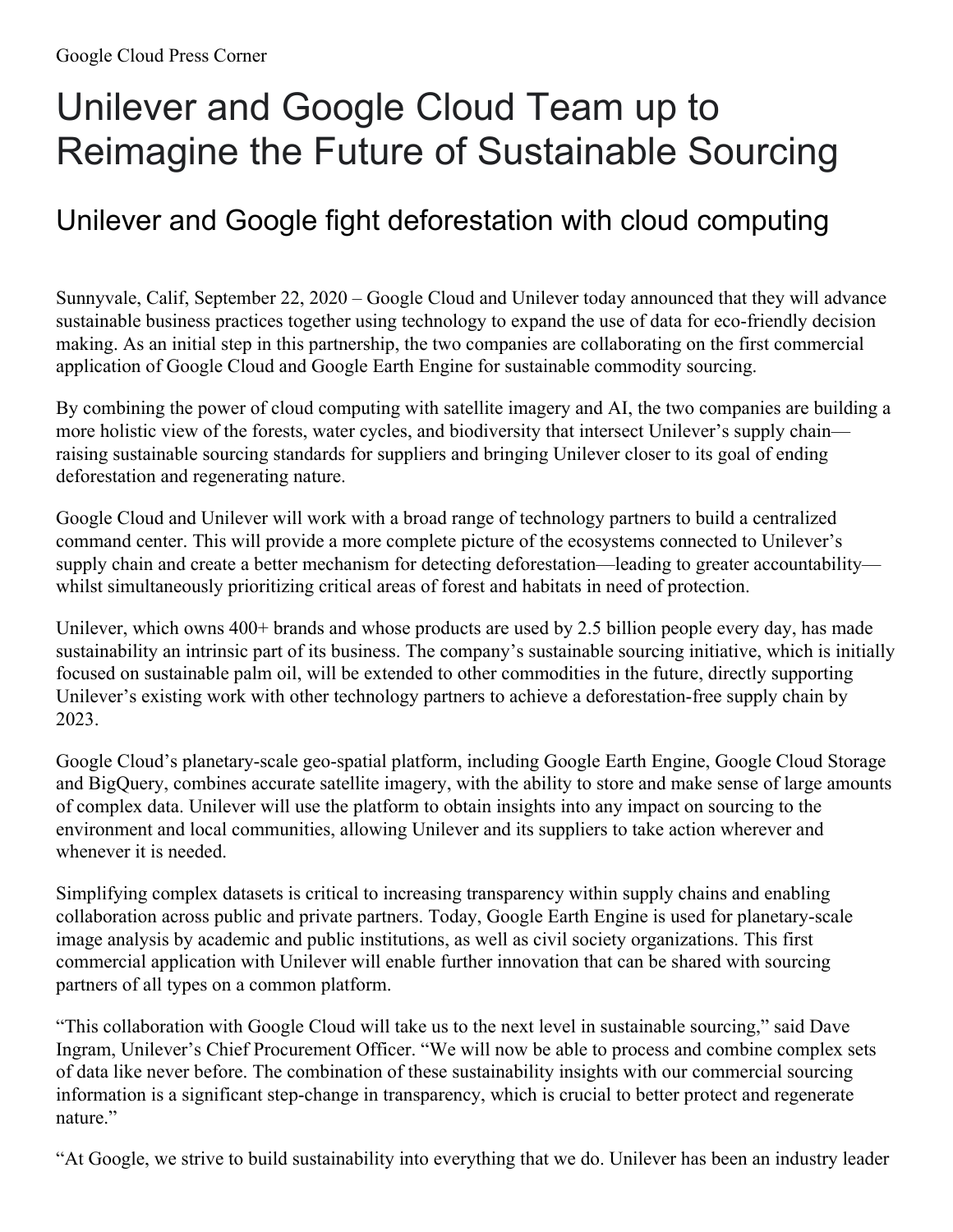in environmental sustainability for many years, and we're excited to be on this journey with them," said Rob Enslin, President, Google Cloud. "Together, we're demonstrating how technology can be a powerful tool in aiding businesses who strive to protect the Earth's resources. It will require collective action to drive meaningful change, and we are committed to doing our part."

Useful Links:

- Read more about Unilever's [commitment](https://www.unilever.com/climate-and-nature.html) to the environment and sustainability
- Read more about the impact of [deforestation](https://www.unilever.com/sustainable-living/reducing-environmental-impact/greenhouse-gases/protecting-our-forests/)
- Watch [Unilever's](https://youtu.be/IdH9vZEDmuY) video on how it is contributing to a healthier world
- Read Google's most recent [commitments](https://blog.google/outreach-initiatives/sustainability/our-third-decade-climate-action-realizing-carbon-free-future) to climate action
- Read how Google is tackling [sustainability](https://cloud.google.com/blog/topics/inside-google-cloud/googles-new-pilot-aiming-to-measure-the-environmental-impact-of-the-fashion-industry) in the fashion industry
- Read how Google is helping map changes to the [Amazon](https://cloud.google.com/customers/mapbiomas) and surrounding ecosystems

Read how Google is enabling new ocean [protected](https://sustainability.google/projects/fishing-watch-impact) areas and sustainable fishing policy

## **About Google Cloud**

Google Cloud provides organizations with leading infrastructure, platform capabilities and industry solutions. We deliver enterprise-grade cloud solutions that leverage Google's cutting-edge technology to help companies operate more efficiently and adapt to changing needs, giving customers a foundation for the future. Customers in more than 150 countries turn to Google Cloud as their trusted partner to solve their most critical business problems.

## **About Unilever**

Unilever is one of the world's leading suppliers of Beauty & Personal Care, Home Care, and Foods & Refreshment products with sales in over 190 countries and reaching 2.5 billion consumers a day. It has 150,000 employees and generated sales of €52 billion in 2019. Over half of the company's footprint is in developing and emerging markets. Unilever has around 400 brands found in homes all over the world, including Dove, Knorr, Dirt Is Good, Rexona, Hellmann's, Lipton, Wall's, Lux, Magnum, Axe, Sunsilk and Surf.

Unilever's Sustainable Living Plan (USLP) underpins the company's strategy and commits to:

- Helping more than a billion people take action to improve their health and well-being by 2020.
- Halving the environmental impact of our products by 2030.
- Enhancing the livelihoods of millions of people by 2020.

The USLP creates value by driving growth and trust, eliminating costs and reducing risks. The company's sustainable living brands delivered 78% of total growth and 75% of turnover in 2019.

Since 2010 we have been taking action through the Unilever Sustainable Living Plan to help more than a billion people improve their health and well-being, halve our environmental footprint and enhance the livelihoods of millions of people as we grow our business. We have already made significant progress and continue to expand our ambition – most recently committing to ensure 100% of our plastic packaging is fully reusable, recyclable or compostable by 2025. While there is still more to do, we are proud to have been recognised in 2019 as sector leader in the Dow Jones Sustainability Index and as the top ranked company in the Globescan/Sustainability Global Corporate Sustainability Leaders survey, for the ninth-consecutive year.